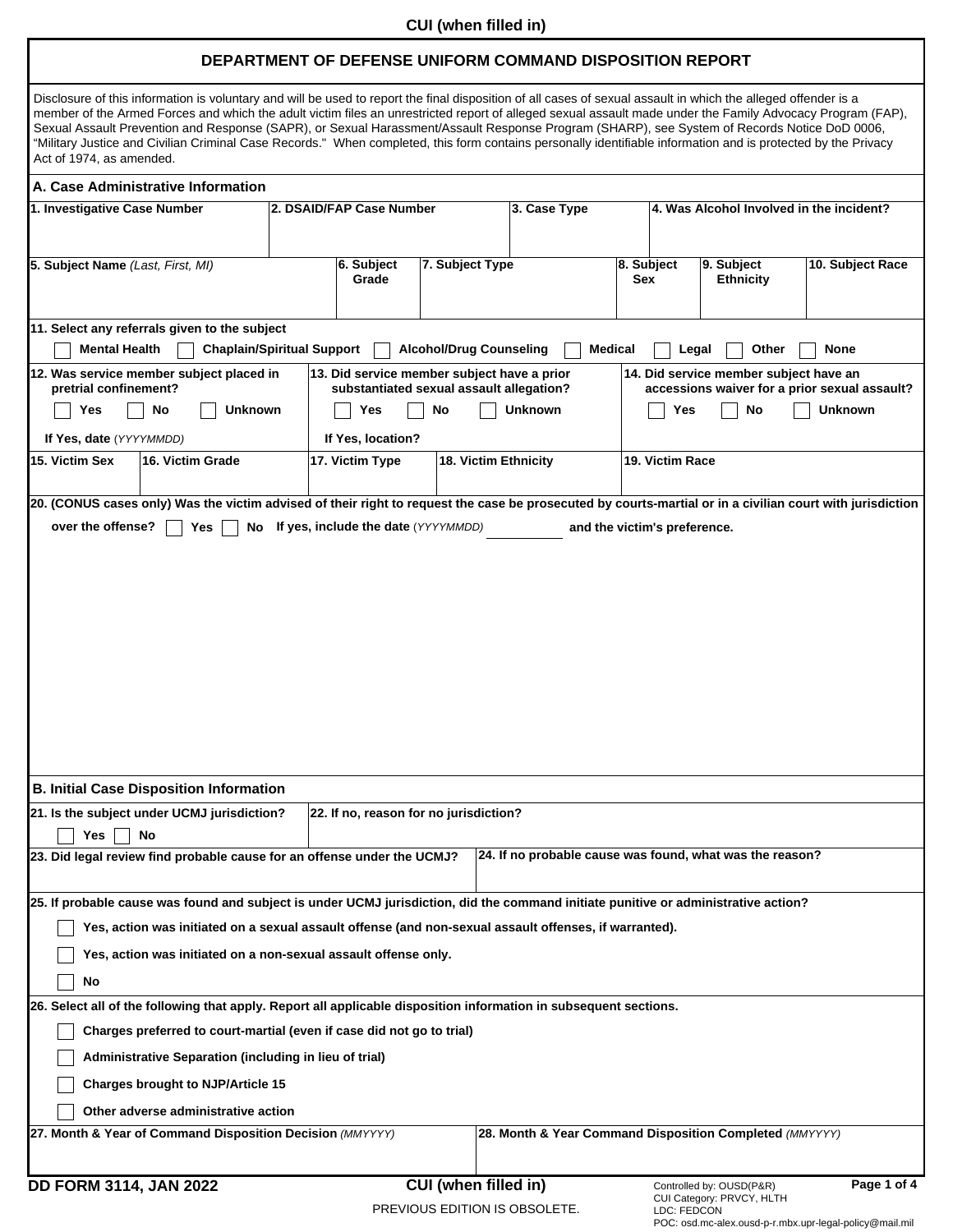| <b>C. Court-martial Information</b>                                                                                                |                                                                 |                                                                                            |                                                    |
|------------------------------------------------------------------------------------------------------------------------------------|-----------------------------------------------------------------|--------------------------------------------------------------------------------------------|----------------------------------------------------|
| 29. What, if any, sexual assault charges were preferred to court-martial? Select all that apply.                                   |                                                                 |                                                                                            |                                                    |
| Attempt to commit a sexual assault (Art. 80)                                                                                       | Rape (Art. 120)                                                 |                                                                                            |                                                    |
| Sexual Assault (Art. 120)                                                                                                          | <b>Aggravated Sexual Assault (Art. 120)</b>                     |                                                                                            |                                                    |
| <b>Aggravated Sexual Contact (Art. 120)</b>                                                                                        | <b>Abusive Sexual Contact (Art. 120)</b>                        |                                                                                            |                                                    |
| <b>Wrongful Sexual Contact (Art. 120)</b>                                                                                          | Non-consensual Sodomy (Art. 125)                                |                                                                                            |                                                    |
| 30. List any non-sexual assault charges preferred to court-martial. Include the UCMJ article and offense name.                     |                                                                 |                                                                                            |                                                    |
| Ex. Art 92, Fraternization; Art. 128, Assault; Art 132, Retaliation                                                                |                                                                 |                                                                                            |                                                    |
| 31. Was an Article 32 hearing held?                                                                                                |                                                                 | 32. If yes, what was the Art 32 date? (YYYYMMDD)                                           |                                                    |
|                                                                                                                                    |                                                                 |                                                                                            |                                                    |
| 33. What was the Convening Authority's decision as to disposition?                                                                 |                                                                 |                                                                                            | 34. Date of referral/dismissal/                    |
|                                                                                                                                    |                                                                 |                                                                                            | withdrawal? (YYYYMMDD)                             |
| 35. What, if any, charges were referred to court-martial? Include the UCMJ article and offense name.                               |                                                                 |                                                                                            |                                                    |
|                                                                                                                                    |                                                                 |                                                                                            |                                                    |
|                                                                                                                                    |                                                                 |                                                                                            |                                                    |
| 36. Court-martial Forum                                                                                                            | 37. Date of Court-martial? (YYYYMMDD)                           | 38. Result of court-martial?                                                               |                                                    |
|                                                                                                                                    |                                                                 |                                                                                            |                                                    |
| 39. What charge(s) was subject convicted of? Include the UCMJ article and offense name.<br>(Include UCMJ article and offense name) |                                                                 |                                                                                            | 40. Is sex offender<br>registration required?      |
|                                                                                                                                    |                                                                 |                                                                                            |                                                    |
| 41. What sentence was adjudged at court-martial?                                                                                   |                                                                 |                                                                                            |                                                    |
|                                                                                                                                    |                                                                 |                                                                                            |                                                    |
|                                                                                                                                    |                                                                 |                                                                                            |                                                    |
| 42. Was subject separated in lieu of trial?                                                                                        | 43. Date of separation? (YYYYMMDD)                              | 44. Characterization of Service?                                                           |                                                    |
|                                                                                                                                    |                                                                 |                                                                                            |                                                    |
| D. Non-Judicial Punishment Information                                                                                             |                                                                 |                                                                                            |                                                    |
| 45. Did the command impose NJP for crimes arising out of the sexual<br>assault investigation?                                      |                                                                 | 46. If yes, what charges were listed at NJP?<br>Include the UCMJ article and offense name. |                                                    |
|                                                                                                                                    | $\overline{\phantom{0}}$                                        |                                                                                            |                                                    |
| 47. Date punishment imposed                                                                                                        | 48. Result of NJP (list punishment if applicable)               |                                                                                            |                                                    |
| (YYYYMMDD)                                                                                                                         |                                                                 |                                                                                            |                                                    |
|                                                                                                                                    |                                                                 |                                                                                            |                                                    |
| <b>E. Administrative Separation</b><br>49. Was subject processed for administrative                                                | 50. Was this separation in lieu of trial?                       |                                                                                            | 51. Was this processing mandatory under service    |
| separation?                                                                                                                        |                                                                 | regulations?                                                                               |                                                    |
| $\blacktriangledown$                                                                                                               |                                                                 | $\blacktriangledown$                                                                       | $\blacktriangledown$                               |
| 52. Basis for Separation?                                                                                                          |                                                                 |                                                                                            | 53. Date of board or separation<br>(YYYYMMDD)      |
|                                                                                                                                    |                                                                 |                                                                                            |                                                    |
| 54. Did subject waive the                                                                                                          | 55. If subject went to a separation board, what was the board's |                                                                                            | 56. If separated, what was the characterization of |
| administrative board?<br>decision?<br>$\blacktriangledown$                                                                         |                                                                 | service?<br>$\blacktriangledown$                                                           |                                                    |
|                                                                                                                                    |                                                                 |                                                                                            |                                                    |
| F. Other Adverse Administrative Action                                                                                             |                                                                 |                                                                                            |                                                    |
| 57. If subject received other adverse action not already recorded on this form, select all that apply:                             |                                                                 |                                                                                            |                                                    |
| Written counseling, admonishment, or reprimand                                                                                     | Letter of Instruction                                           |                                                                                            |                                                    |
| Oral counseling, admonishment, or reprimand                                                                                        | Cadet/Midshipman disciplinary system                            |                                                                                            | Other (explain in synopsis block)                  |
| 58. If Yes, date of adverse action (YYYYMMDD)                                                                                      |                                                                 |                                                                                            |                                                    |

**DD FORM 3114, JAN 2022 CUI (when filled in)** Page 2 of 4

PREVIOUS EDITION IS OBSOLETE.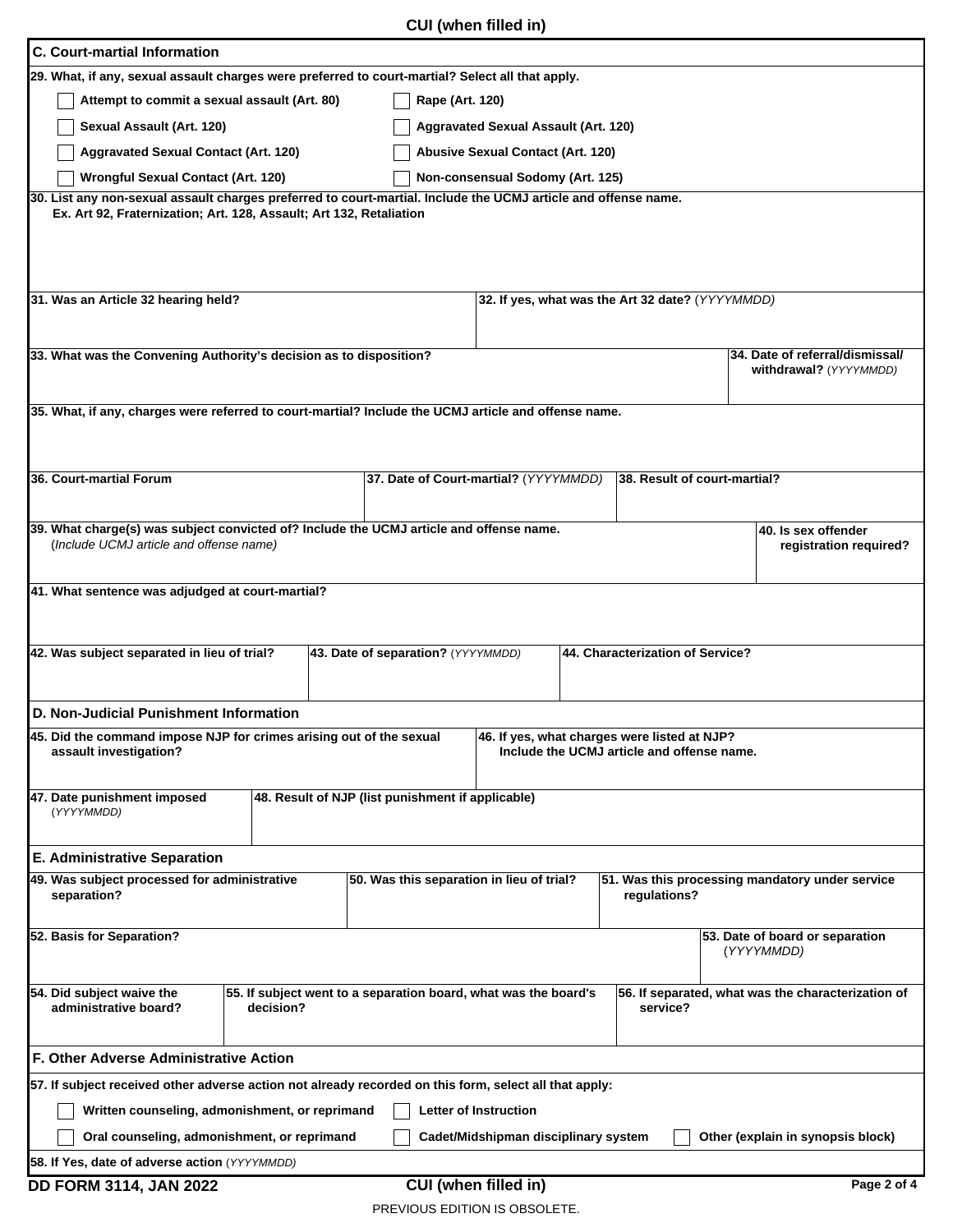| CUI (when filled in)                                                                                                                                                                                                                                                                                                                                                                                                                                                                                                                      |                                                    |
|-------------------------------------------------------------------------------------------------------------------------------------------------------------------------------------------------------------------------------------------------------------------------------------------------------------------------------------------------------------------------------------------------------------------------------------------------------------------------------------------------------------------------------------------|----------------------------------------------------|
| <b>G. Civilian Authority Action</b>                                                                                                                                                                                                                                                                                                                                                                                                                                                                                                       |                                                    |
| 59. Did civilian authorities investigate the case?<br>60. Did civilian authorities prosecute the case?<br>61. Civilian jurisdiction                                                                                                                                                                                                                                                                                                                                                                                                       |                                                    |
| $\overline{\phantom{a}}$<br>$\overline{\phantom{a}}$                                                                                                                                                                                                                                                                                                                                                                                                                                                                                      |                                                    |
| 62. If known, what charges were prosecuted?                                                                                                                                                                                                                                                                                                                                                                                                                                                                                               | 63. Date of civilian trial, if known<br>(YYYYMMDD) |
| 64. Did subject's command take adverse action due 65. If known, results of civilian trial, including sentence if applicable<br>to civilian charges and/or trial?<br>$\left  \mathbf{v} \right $                                                                                                                                                                                                                                                                                                                                           |                                                    |
| H. Case Synopsis Information                                                                                                                                                                                                                                                                                                                                                                                                                                                                                                              |                                                    |
| 66. Use this section to describe the basics of the case, as well as any unique circumstances, such as any adverse action taken due to civilian<br>prosecution of the subject, or if the subject was separated from service due to conduct unrelated to the reported sexual assault. Do not discuss<br>the Sexual Assault Initial Disposition Authority SA-IDA's decision making process or privileged information. Consult with a judge advocate and<br>review service guidelines for examples and required information for this section. |                                                    |
| I. Reporting Command Information<br>67. Command POC Information: Name, Rank, Position, Email, and Phone Number                                                                                                                                                                                                                                                                                                                                                                                                                            |                                                    |

PREVIOUS EDITION IS OBSOLETE.